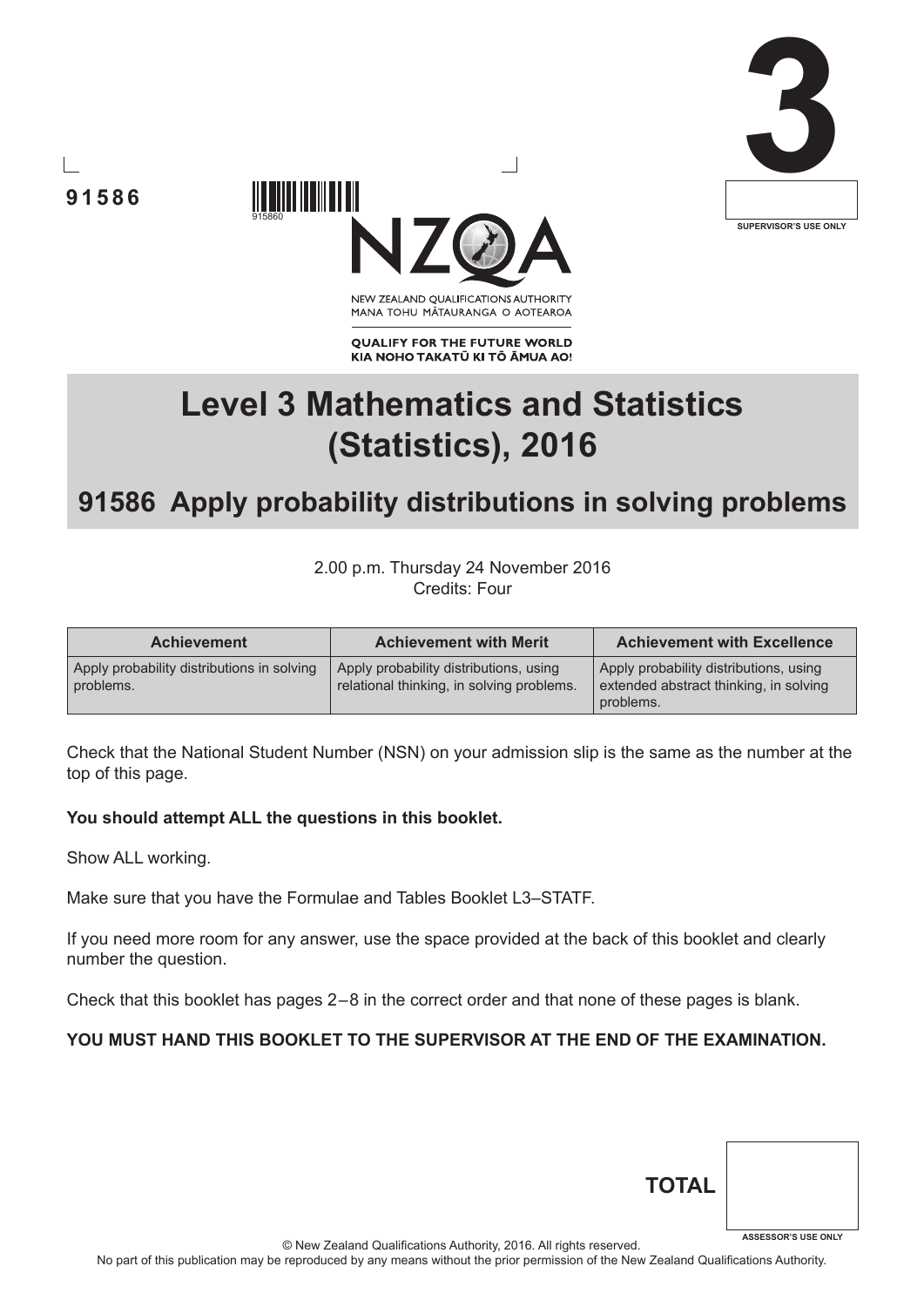#### **QUESTION ONE**

(a) The time it takes a shopper to find a carpark at the supermarket can be modelled by a random variable that takes on values between 0 minutes and 8 minutes. The most likely time it takes a shopper to find a carpark is 2 minutes.

 Using an appropriate model, calculate the probability that it will take less than two minutes OR more than six minutes for a shopper to find a carpark.

(b) A supermarket has modelled the time shoppers spend at the supermarket using a normal distribution with a mean of 32.5 minutes and a standard deviation of 10.8 minutes.

 (i) Sketch this probability distribution model on the axis below.

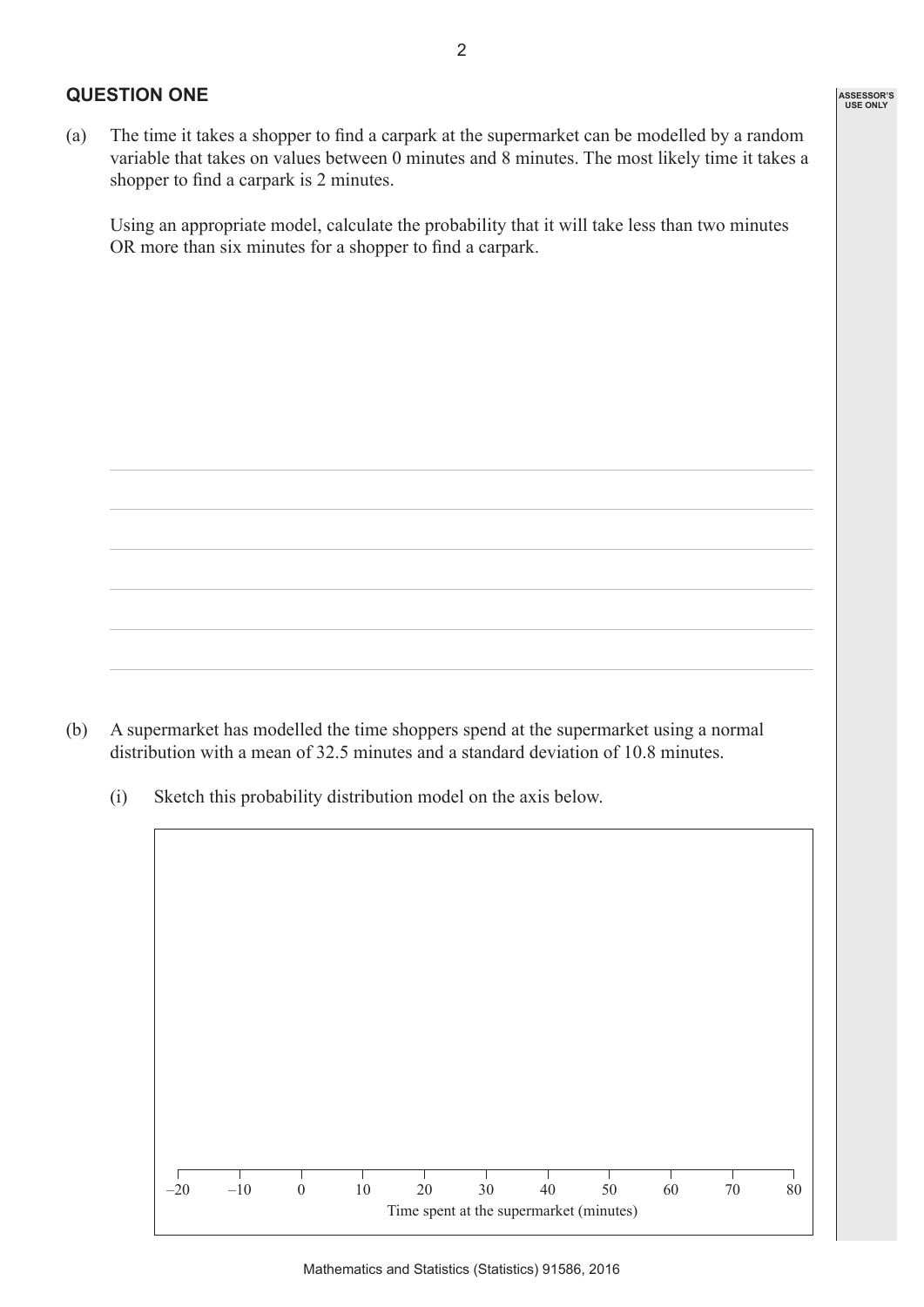**ASSESSOR'S USE ONLY**

 (ii) Using this model, calculate the probability that two different randomly selected shoppers both spend more than 40 minutes at the supermarket.

Give any assumption(s) that need to be made.

 (iii) Following an observational study of shoppers, the supermarket has changed its model for the time shoppers spend at the supermarket. For this new model, the supermarket has kept the mean the same as the old model, but has adjusted the standard deviation. Using this new model, the percentage of shoppers who take longer than 40 minutes at the supermarket is estimated to be 31.1%.

 Discuss how the standard deviation of the new model for the time shoppers spend at the supermarket compares with the standard deviation of the old model for the time shoppers spend at the supermarket.

You may wish to refer to your answers in parts (i) and (ii) to support your explanation.

 (iv) Discuss ONE potential limitation with using a normal distribution to model the time spent at this supermarket.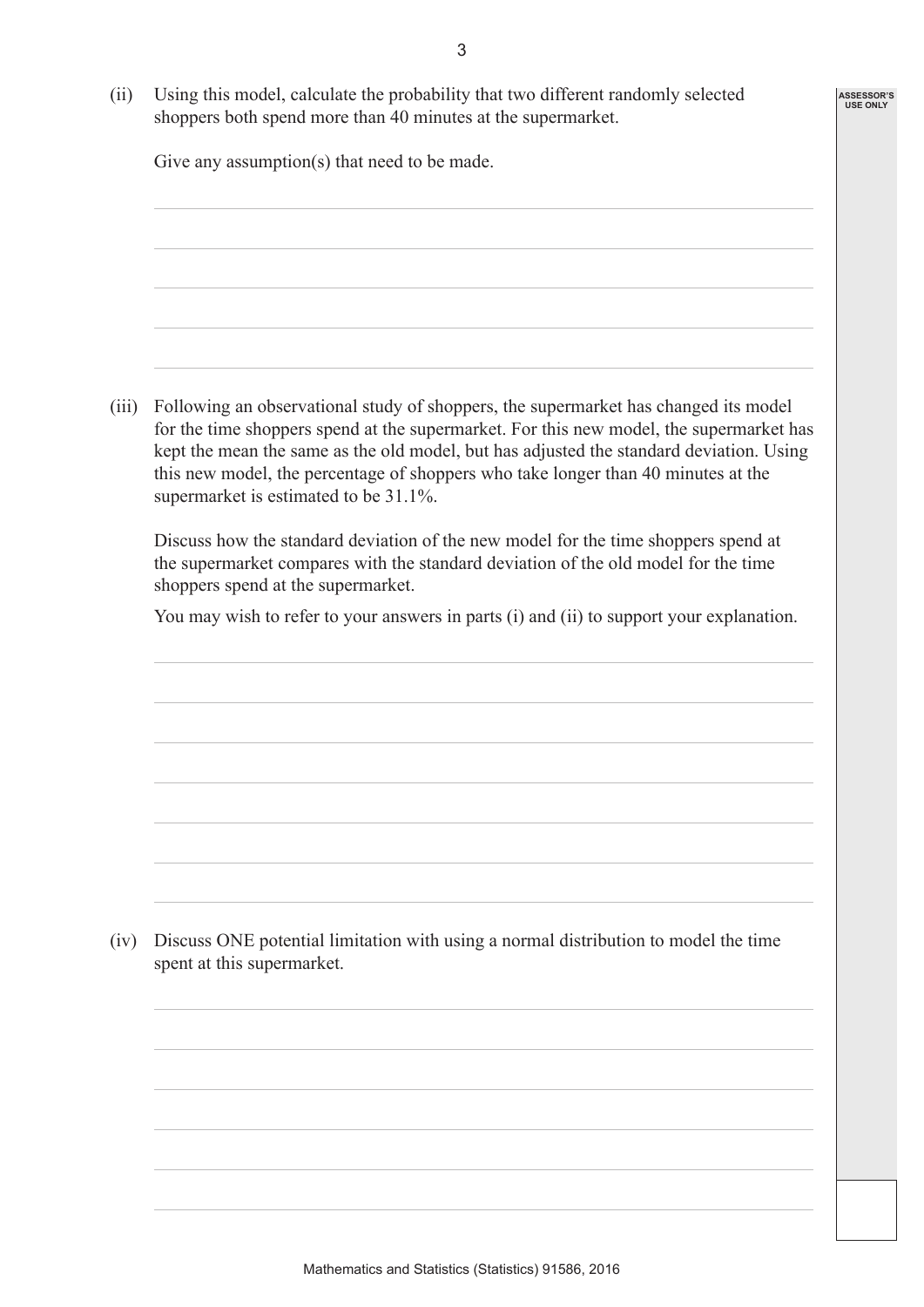### **QUESTION TWO**

(a) A supermarket has eight employees who are "on call" to help out during busy periods. Based on the supermarket's records, the probability of one of these employees being unavailable when called is estimated to be 0.14.

 The supermarket needs to call all eight employees during one particularly busy period.

 (i) Using an appropriate model, calculate the probability that fewer than three of these employees will be unavailable when called.

 (ii) Justify the use of the probability distribution for your answer in (i).

(b) A supermarket is running a promotion where shoppers get one collectable item for every \$50 they spend at the supermarket in one purchase.

 Using a very large amount of electronic sales data, the supermarket has produced the following graph:



**ASSESSOR'S USE ONLY**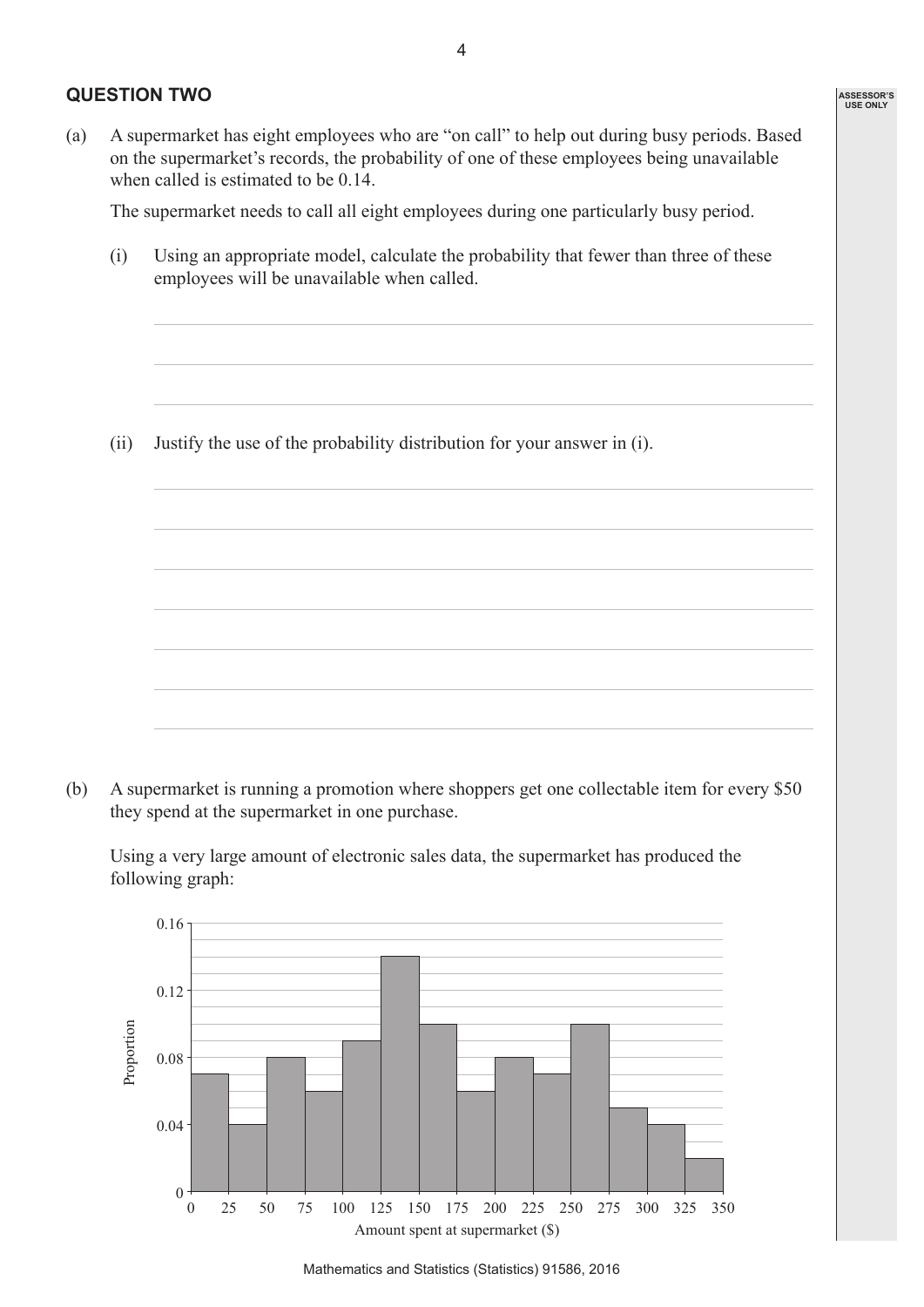(i) Use this data to complete the table below, which shows a probability distribution model for the random variable *N*, the number of collectable items gained in one purchase.

**ASSESSOR'S USE ONLY**

| n          |      |      |      |      |      |
|------------|------|------|------|------|------|
| $P(N = n)$ | 0.14 | 0.16 | 0.15 | 0.15 | 0.06 |

(ii) Using the model formed in  $(b)(i)$ , calculate the mean number of collectable items gained by shoppers per purchase.

Give any assumption(s) that need to be made.

(iii) The supermarket is considering changing the promotion so that shoppers get one collectable item for every \$25 they spend at the supermarket in one purchase.

 Without performing additional calculations, discuss whether this will result in a doubling of the mean number of collectable items gained by shoppers per purchase.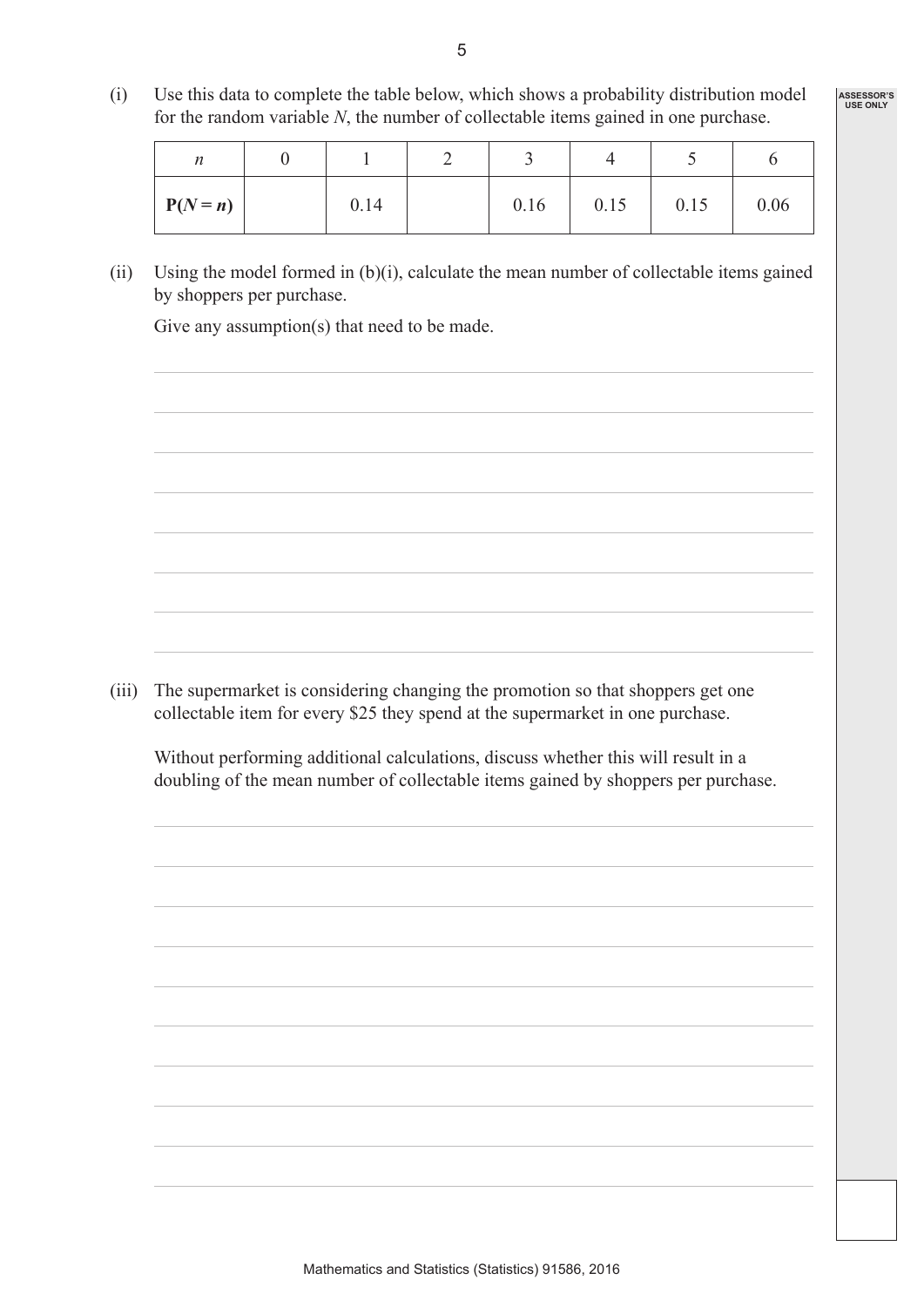#### **QUESTION THREE**

**ASSESSOR'S USE ONLY**

- (a) A small supermarket located in the city centre is open 24 hours per day.
	- (i) Between 10 pm and 6 am each day, the mean number of shoppers who arrive at the supermarket per 5 minutes is 1.3.

 Using a suitable probability distribution model, calculate the probability that more than two shoppers arrive at the supermarket during a 5-minute period between 10 pm and 6 am.

 (ii) Between 6 am and 10 pm each day, using footage from its security cameras, the supermarket found that in 94% of 5-minute periods, there was at least one shopper arriving at the supermarket.

 Discuss how the mean number of shoppers who arrive at the supermarket per 5 minutes between 6 am and 10 pm compares to the mean number of shoppers who arrive at the supermarket per 5 minutes between 10 pm and 6 am.

(iii) Discuss ONE other factor (in addition to the time of day) the supermarket should consider when modelling the number of shoppers who arrive at their supermarket per 5 minutes.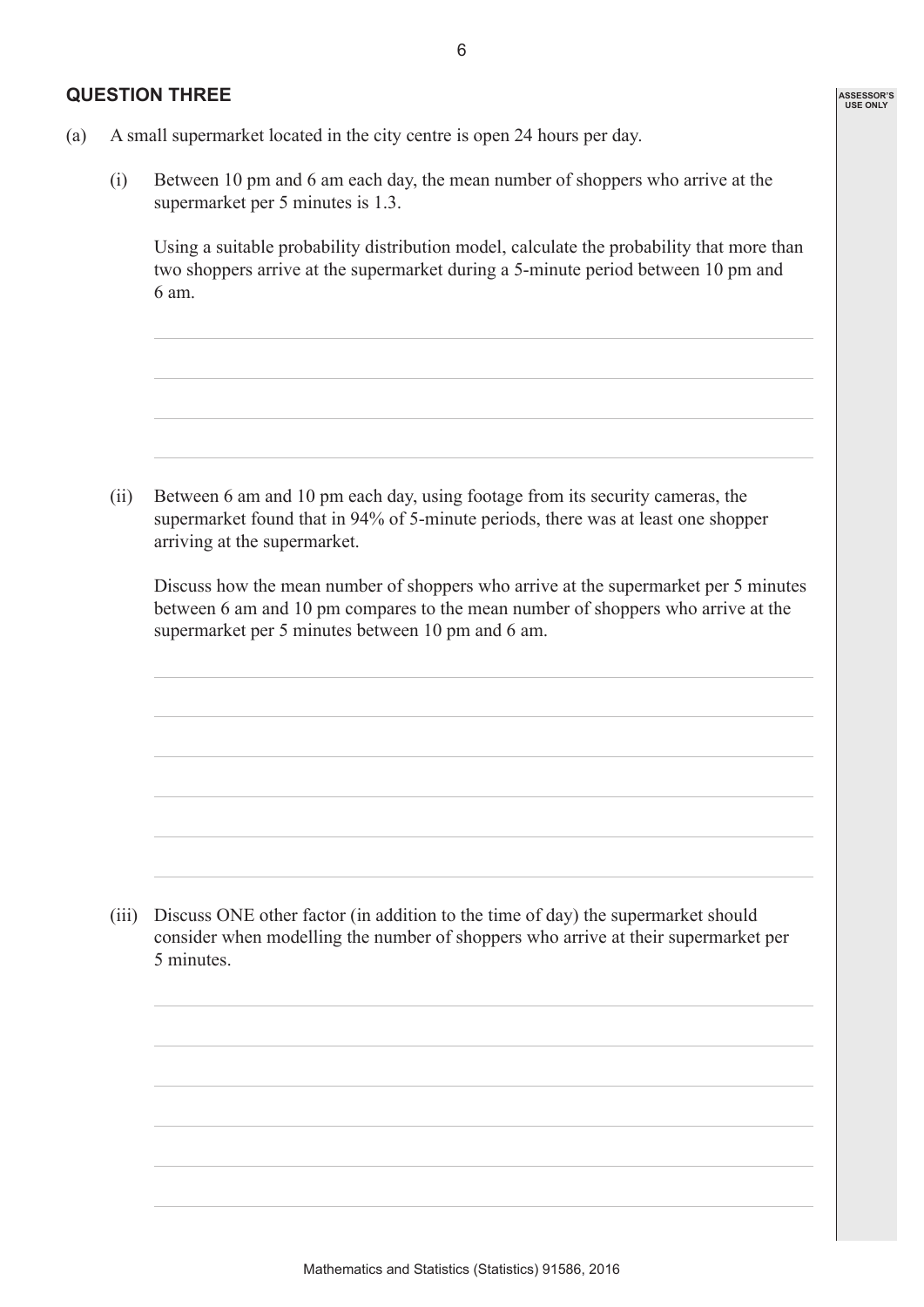(b) A large supermarket has re-designed its checkout area, including installing more selfservice checkouts and changing the layout of checkouts. Before and after the re-design, the supermarket conducted two different surveys of shoppers.

 In each survey (before, after), shoppers were asked to rate their experience with checking out of the supermarket as a score on a scale of 0 (very unhappy) to 5 (very satisfied).

 $0 \frac{1}{0}$ 0.05 0.10 0.15 0.20 0.25 0.30  $\frac{6}{100}$  0.35<br>  $\frac{0.35}{0.25}$  0.25<br>  $\frac{0.25}{0.20}$ 0.40 0.45 0.50 1 2 Rating  $\begin{array}{|c|c|c|c|c|}\n\hline\n3 & 4 & 5 & \end{array}$  0  $\begin{array}{|c|c|c|c|c|}\n\hline\n0 & 0 & 0 \\
\hline\n\end{array}$ 0.05 0.10 0.15 0.20 0.25 0.30  $\begin{bmatrix} 0.35 \\ 0.30 \\ 0.25 \\ 0.20 \\ \end{bmatrix}$ 0.40 0.45 0.50 1 2 Rating 3 4 5 **Before After**

 The results for each survey are shown below:

 (i) Identify which set of data has less variation in rating scores. Support your answer with statistical reasoning.

 (ii) Discuss if it would be appropriate to use a Poisson distribution to model the ratings for the 'before' survey.

 Support your answer with statistical reasoning.

**ASSESSOR'S USE ONLY**